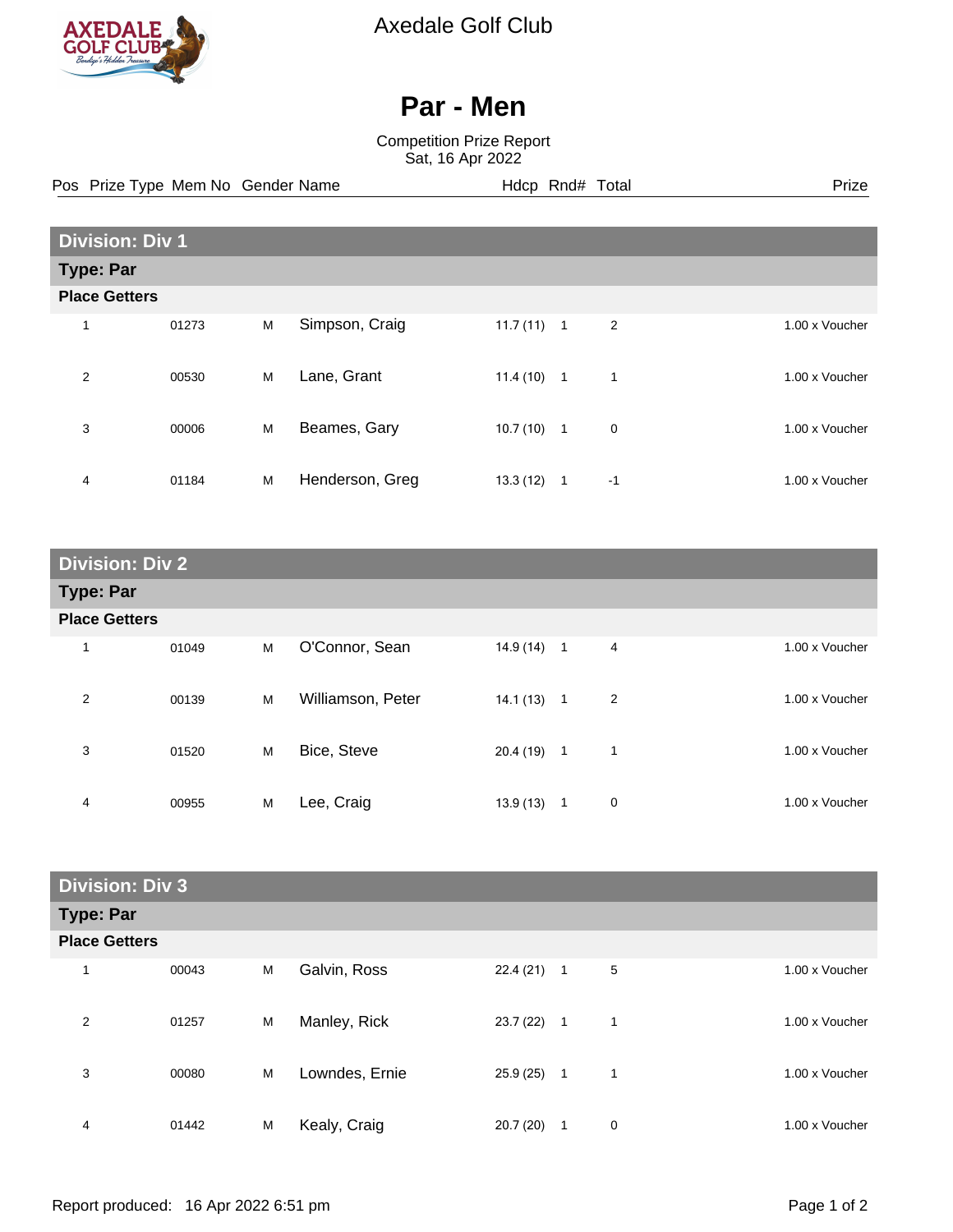Pos Prize Type Mem No Gender Name **Health Hotal** Hdcp Rnd# Total

| <b>Division: Overall</b> |       |   |                    |              |              |           |                          |  |  |
|--------------------------|-------|---|--------------------|--------------|--------------|-----------|--------------------------|--|--|
| <b>Type: Par</b>         |       |   |                    |              |              |           |                          |  |  |
| <b>Ball Rundowns</b>     |       |   |                    |              |              |           |                          |  |  |
| (no. 1)                  | 01319 | M | Neylon, John       | $18.3(17)$ 1 |              | $\pmb{0}$ | 1.00 x Balls - Ball Pool |  |  |
| (no. 2)                  | 00585 | M | Strybosch, Anthony | $14.0(13)$ 1 |              | $-1$      | 1.00 x Balls - Ball Pool |  |  |
| (no. 3)                  | 00119 | M | Rogers, Eric       | $20.4(19)$ 1 |              | $-1$      | 1.00 x Balls - Ball Pool |  |  |
| (no. 4)                  | 00005 | M | Andrea, William    | 19.8 (19) 1  |              | $-2$      | 1.00 x Balls - Ball Pool |  |  |
| (no. 5)                  | 00100 | M | Mildren, Wayne     | $13.2(12)$ 1 |              | $-2$      | 1.00 x Balls - Ball Pool |  |  |
| (no. 6)                  | 00096 | M | Minne, Robin       | $14.2(13)$ 1 |              | $-2$      | 1.00 x Balls - Ball Pool |  |  |
| (no. 7)                  | 00336 | M | Bradley, Ronald    | $15.1(14)$ 1 |              | $-2$      | 1.00 x Balls - Ball Pool |  |  |
| (no. 8)                  | 00135 | M | Thomas, Peter      | 24.4 (23) 1  |              | $-2$      | 1.00 x Balls - Ball Pool |  |  |
| (no. 9)                  | 00114 | M | Pompei, Domenic    | 26.8(26)     | $\mathbf{1}$ | $-2$      | 1.00 x Balls - Ball Pool |  |  |